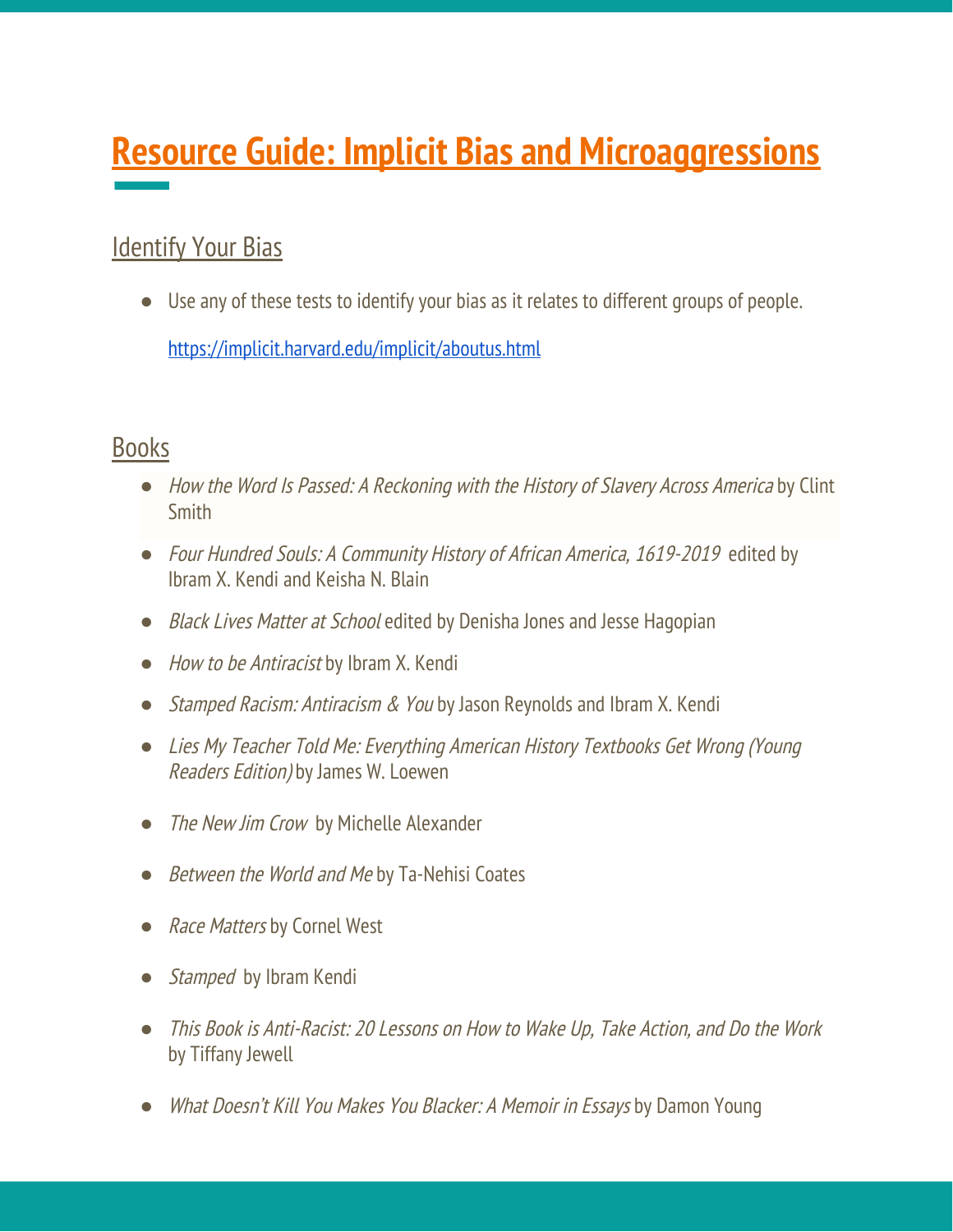- *Dear Martin* by Nic Stone
- The Hate U Give by Angie Thomas
- *What Lane?* by Torrey Maldonado
- An extensive list of social justice books for all ages can be found at this link: [https://socialjusticebooks.org/booklists/new/?fbclid=IwAR30V0O88\\_lcgvzp7DoDvNASLCl](https://socialjusticebooks.org/booklists/new/?fbclid=IwAR30V0O88_lcgvzp7DoDvNASLClYc5AzTV1zA49gv2Y76dgZq93v1jadAlk) [Yc5AzTV1zA49gv2Y76dgZq93v1jadAlk](https://socialjusticebooks.org/booklists/new/?fbclid=IwAR30V0O88_lcgvzp7DoDvNASLClYc5AzTV1zA49gv2Y76dgZq93v1jadAlk)

# **Perspective Taking**

#### Video games

● Fair Play: https://fairplaygame.org/

# Scenarios to work through with friends

Get into the habit of entering a room and thinking: "What does this look like to someone of color?"

Go through some of these scenarios and think of how you would respond:

[https://www.cambridgema.gov/-/media/Files/officeofthemayor/2019/deepmicroaggressionswork](https://www.cambridgema.gov/-/media/Files/officeofthemayor/2019/deepmicroaggressionsworksheetfilledin012619.pdf) [sheetfilledin012619.pdf](https://www.cambridgema.gov/-/media/Files/officeofthemayor/2019/deepmicroaggressionsworksheetfilledin012619.pdf)

# **Journaling**

- Scaffolded:
	- About experiences, from someone else's perspective
	- Start with people you know well, slowly branch out
	- Later can imagine new scenarios